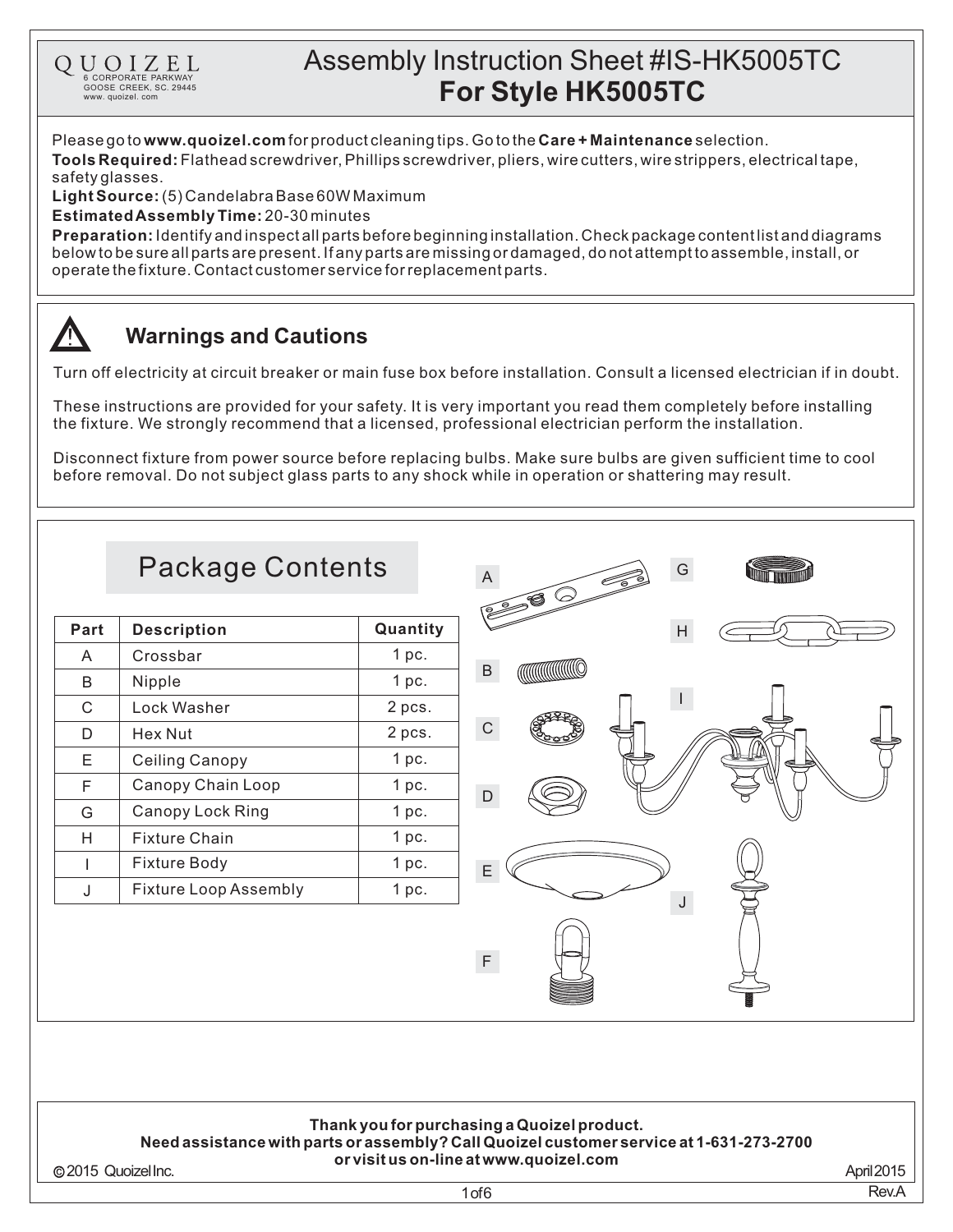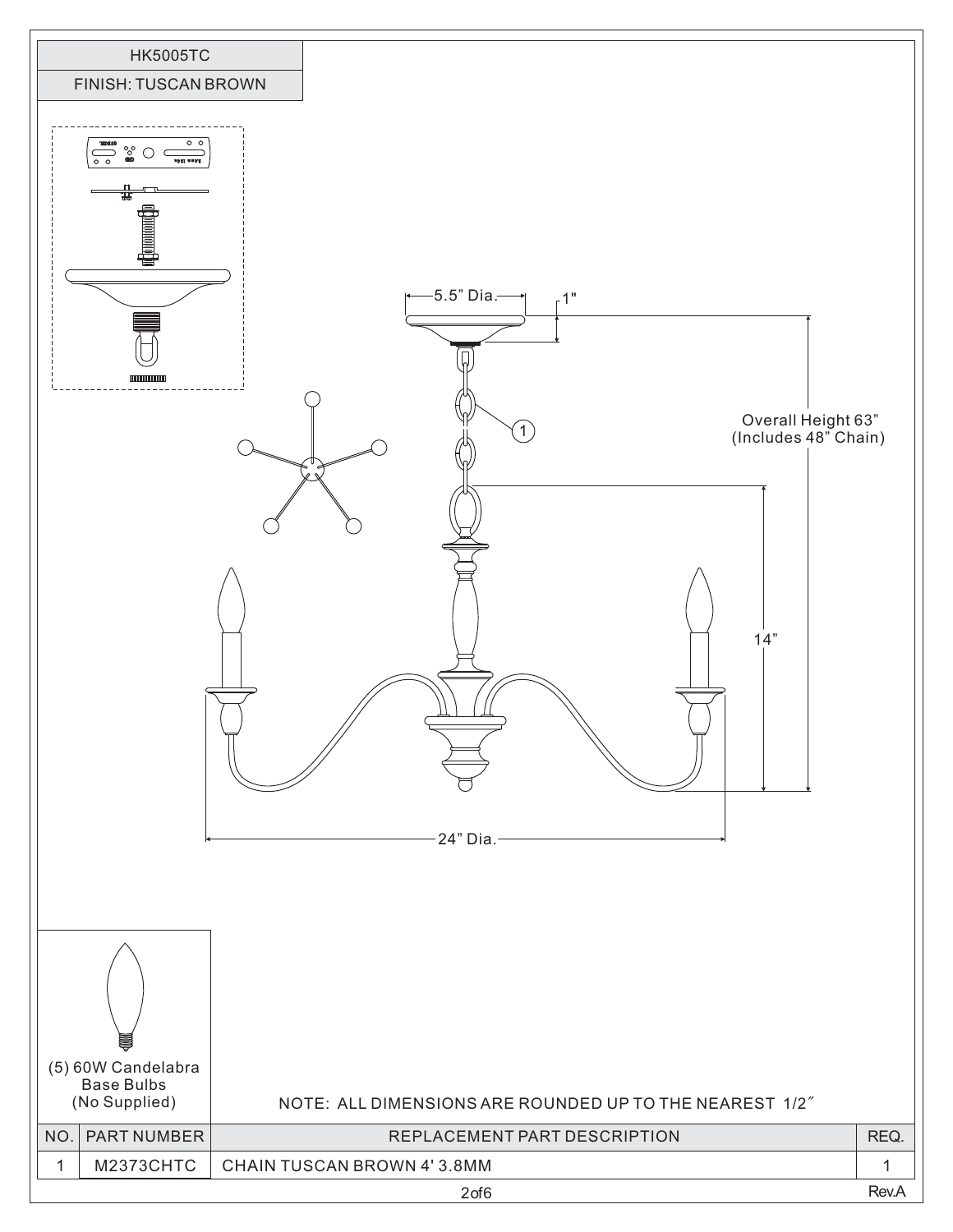

### **STEP 1 - Adjust Fixture Assembly**

A. Unfold support arms on fixture assembly to proper locations.



#### **STEP 2** - **Attach Fixture Loop Assembly to Fixture Body**

A. Thread Fixture Loop Assembly (J) to Fixture Body (I). Tighten until snug.



Figure 3

 $\bullet$ 

#### **STEP 3** - **Attach Crossbar to Outlet Box**

A. Secure the Crossbar (A) to the outlet box with outlet box screws (not supplied). Tighten until snug.

#### **Thank youfor purchasinga Quoizelproduct. Needassistance withparts or assembly?CallQuoizelcustomer service at 1-631-273-2700 or visit us on-line at www.quoizel.com**

Mounting Hole

2015 QuoizelInc.

3of6

April2015 Rev.A

Outlet Box Screw (not Supplied)

Crossbar

Outlet Box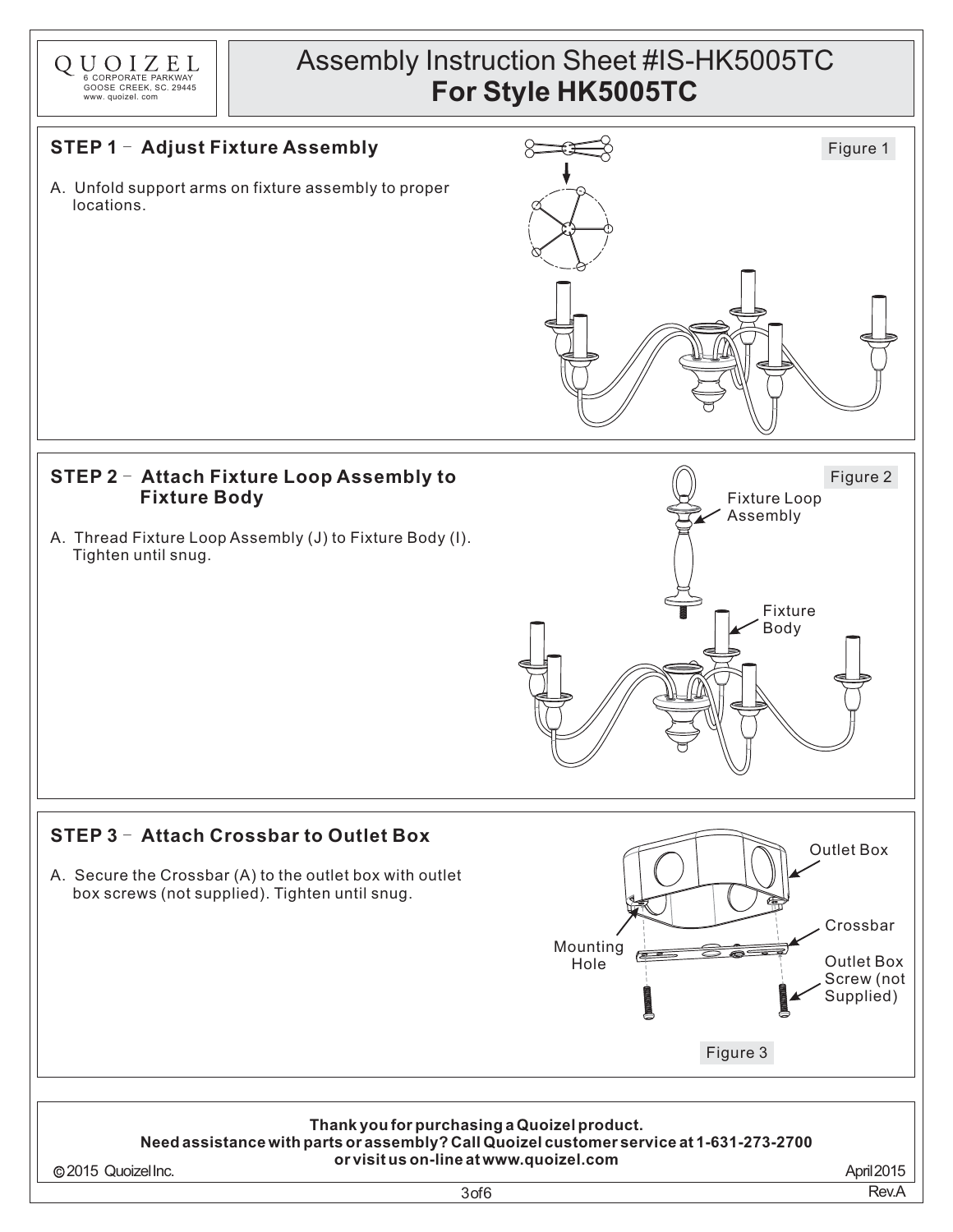

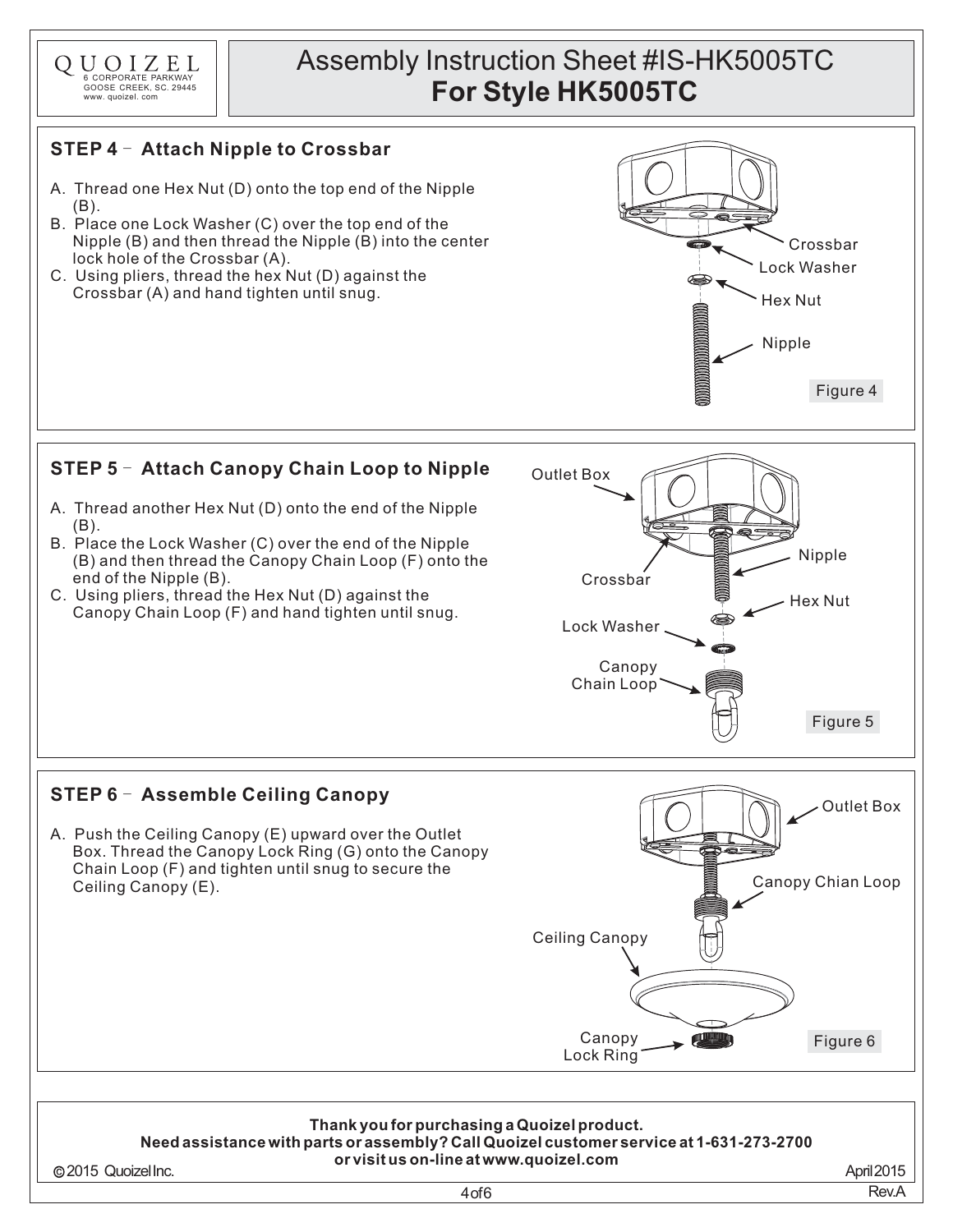

2015 QuoizelInc.

5of6

April2015 Rev.A